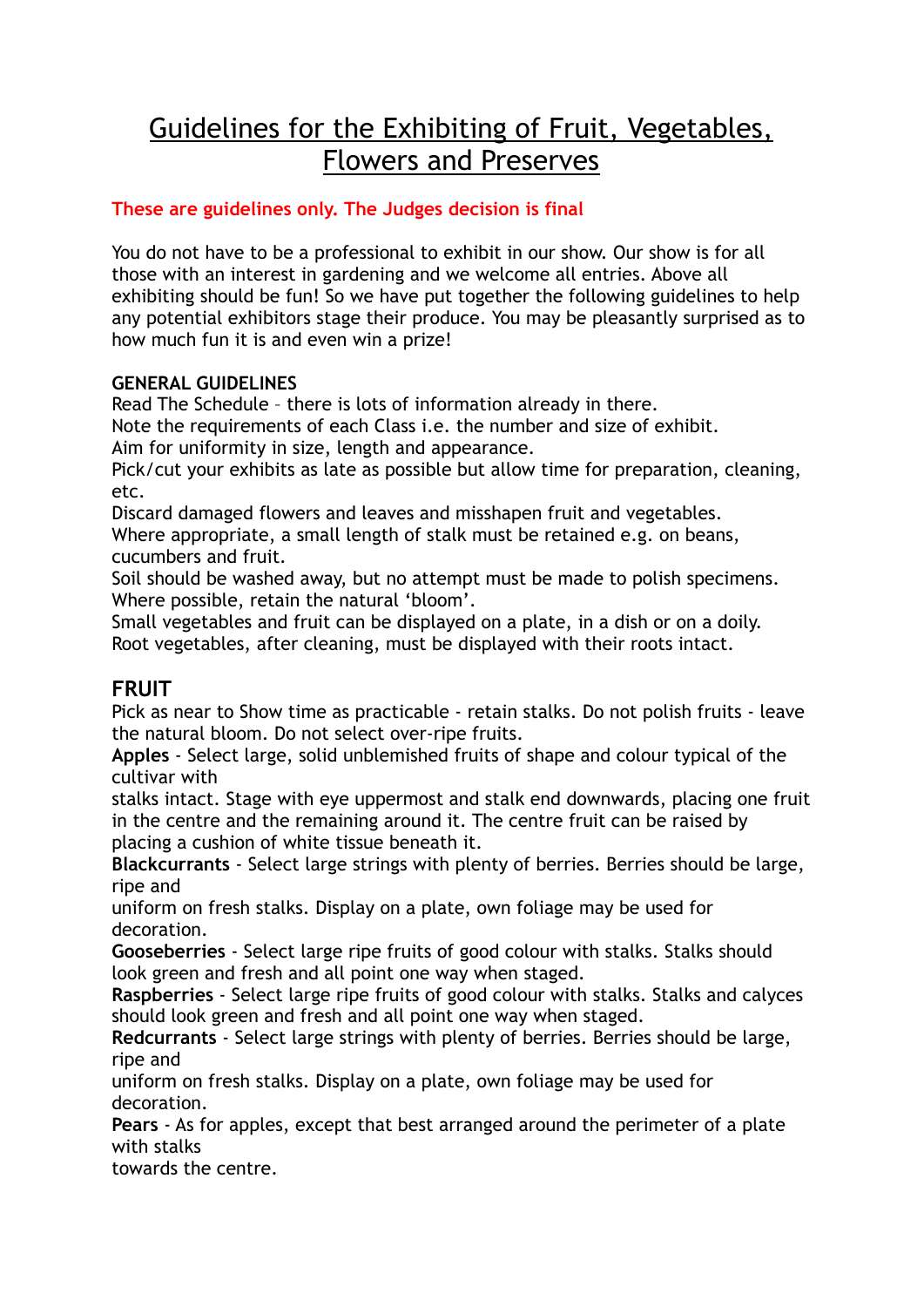**Plums** - Select large ripe, but firm fruits of good colour, carrying bloom and with stalks. Best

laid out in lines across the plate.

**Strawberries** - Select large ripe fruits of good colour with stalks. Stalks and calyces should look green and fresh and all point one way when staged.

## **VEGETABLES**

Wash root vegetables carefully to remove soil - use soft cloth and plenty of water. Brushing will damage the skin. On other vegetables, retain the bloom wherever possible.

**Beetroot** - Select uniform size beetroot (not too large, between 50 and 70mm) with smooth skin For cylindrical cultivars, root approximately 150mm in length. Retain full length of tap root. Judge may cut beetroot to check that flesh is uniform colour.

**Broad Beans** - Select fresh pods of uniform colour. Stage a uniform-sized exhibit with pods

arranged on a plate or directly on the bench; stalks at one end, tails at the other. **Cabbage** - Select good shape with fresh, solid heart. Retain surrounding leaves intact with

bloom but remove outer discoloured leaves. Stage with approximately 75mm of stalk and head towards the front.

**Carrots** - Select full length roots of good shape, colour and size - free from side shoots and from green at the crown.

**Cauliflower** - Select heads with symmetrical, close, solid, white curds, free from stain or

frothiness. Prior to judging exclude light from curd. Normally staged with approximately 75mm of stalk and leaves trimmed back to the level of the outside of the curd.

**Celery** - Select only heads that have no diseased or pest-damaged foliage and that have been damaged by slugs. Reject specimens with heart rot or with flower heads forming. Place a tie round the base of the leaves to prevent breaking and clean by a continuous flushing with water; ensure all pests are removed. Before staging, neatly trim off the roots, leaving a pointed butt end.

**Courgettes** - Select young, tender uniform fruit of 100-200mm in length or if round approximately 75mm. Display flat, with or without flower still attached.

**Cucumbers** - Select fresh, young, straight fruits of uniform thickness, with short stems and

flowers still attached - retain waxy bloom.

**Leeks** - Select solid, thick, long-shafted, well blanched, tight collared leeks with clean, blemish free skins and no bulbing. Avoid excess stripping of outer leaves. Wash carefully. Stage with roots to the front.

**Lettuce** - Lift with roots intact in the evening or early morning when the leaves are turgid. Fresh heads of uniform and attractive colours are essential. Roots should be washed, wrapped in moist tissue, inserted in a plastic bag and neatly tied. Wash, avoiding soil particles collecting between the leaves. Remove only markedly damaged outside leaves, and stage laid on the show bench with the hearts facing the front.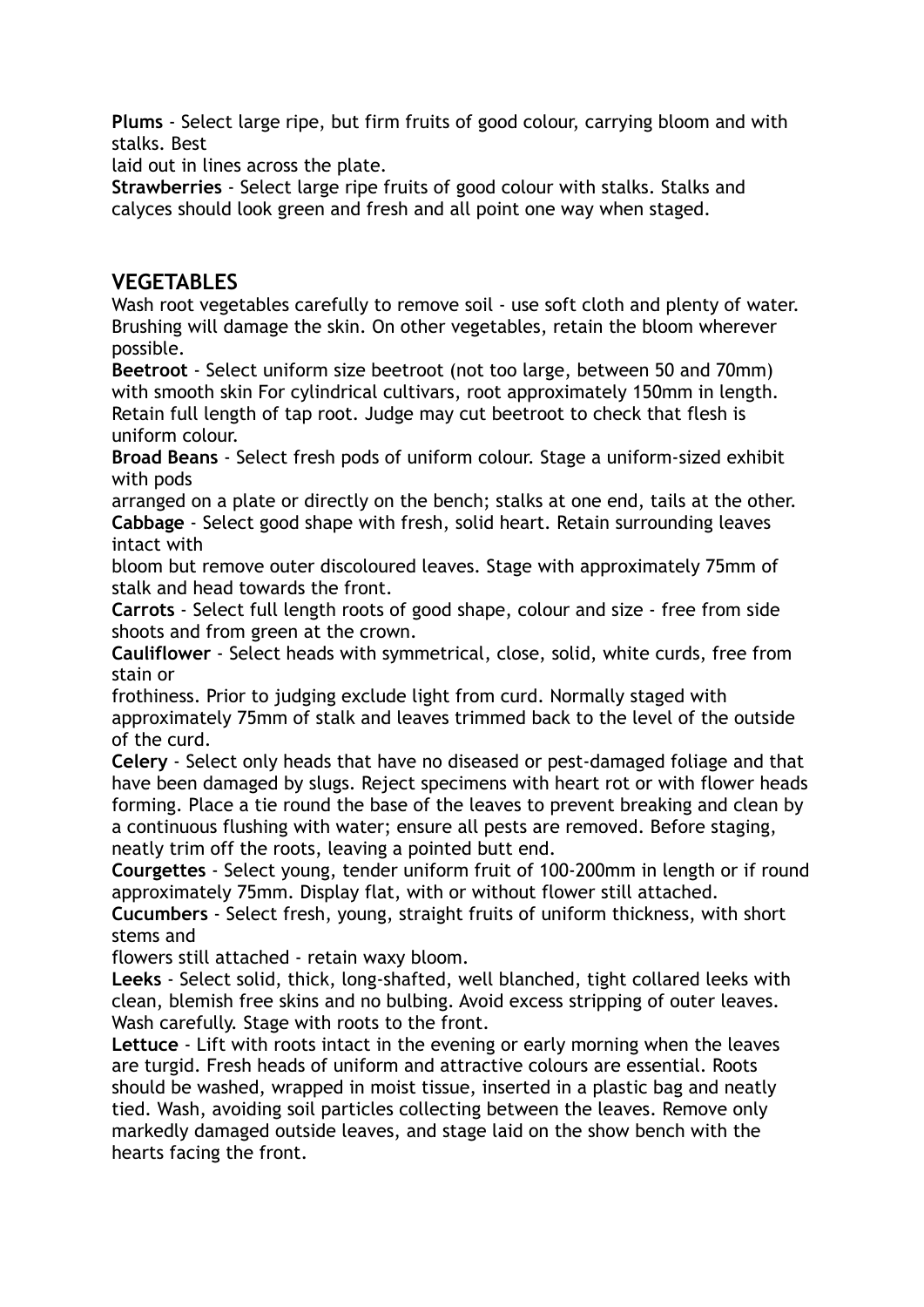**Marrows** - Select young, tender uniform fruits which should be less than 380mm long, or if

round less than 500mm in circumference. Stage directly on the bench after wiping clean.

**Onions** - Select uniform well-ripened bulbs of good colour. Avoid removing too much skin.

Necks should be firm and thin. Tops should be tied with uncoloured raffia or string. Trim roots to the base of the onion. May be staged on rings or soft collars.

**Parsnips** - Select well-developed, well-shouldered, smooth skinned white roots. Roots should be full length and free from side roots.

**Peppers** - Select fresh, brightly coloured fruit - stage with stalk.

**Potatoes** - Select equally matched, medium sized (between 170g and 225g) tubers with shallow eyes. Should be free from skin blemishes. Stage on plate. Cover to exclude light until just before judging.

**Radishes** - The body of the radish should be fresh, firm, medium sized, young, tender and

brightly coloured. It should be free from blemishes and with foliage retained and tied in a

bunch.. Dig at the last possible moment to retain maximum turgidity.

**Rhubarb** - For show purposes this is a vegetable. Select fresh, straight, thick stalks. Trim leaves back to approximately 75mm. Cut off any bud scales at the bottom and wipe clean.

**Runner Beans** - Select straight tender pods of even length and good colour with no sign of

seeds. Exhibit with stalk intact.

**Shallots** - Bulbs should be well ripened with thin necks. Remove loose skins and roots. Tie or

whip tops neatly with uncoloured raffia or string. Stage on dry sand in saucer or tray.

**Tomatoes** - Select medium-sized (approximately 65mm diameter), ripe but firm richly coloured fruit, stalks attached. Avoid overripe fruit or those with "greenback". Stage on plate with stalk uppermost.

# **FLOWERS**

Select flowers in good fresh "condition", i.e. in the most perfect stage of its possible beauty and free from damage due to weather, pests and diseases. Flowers should be displayed in a plain container (vase) having a greater height than the width measurement of its mouth. No account is taken of the container when judging the material shown in it.

**Dahlias** - are subject to the rules of the Dahlia Society. Select

clean blooms with florets intact, firm and free from blemish. Stem should be straight and

proportionate to the size of the bloom and the bloom held at an angle of not less than 45 degrees to the stem. Stage with blooms all facing in the same direction, not touching and with balanced effect. Retain some foliage on the stems if possible.

**Delphiniums** – Spikes are preferably shown with side shoots removed. Spikes should be in good condition, long, tapering or columnar in shape, with at least two thirds of florets open, and staged with a minimum of 100mm of stem visible below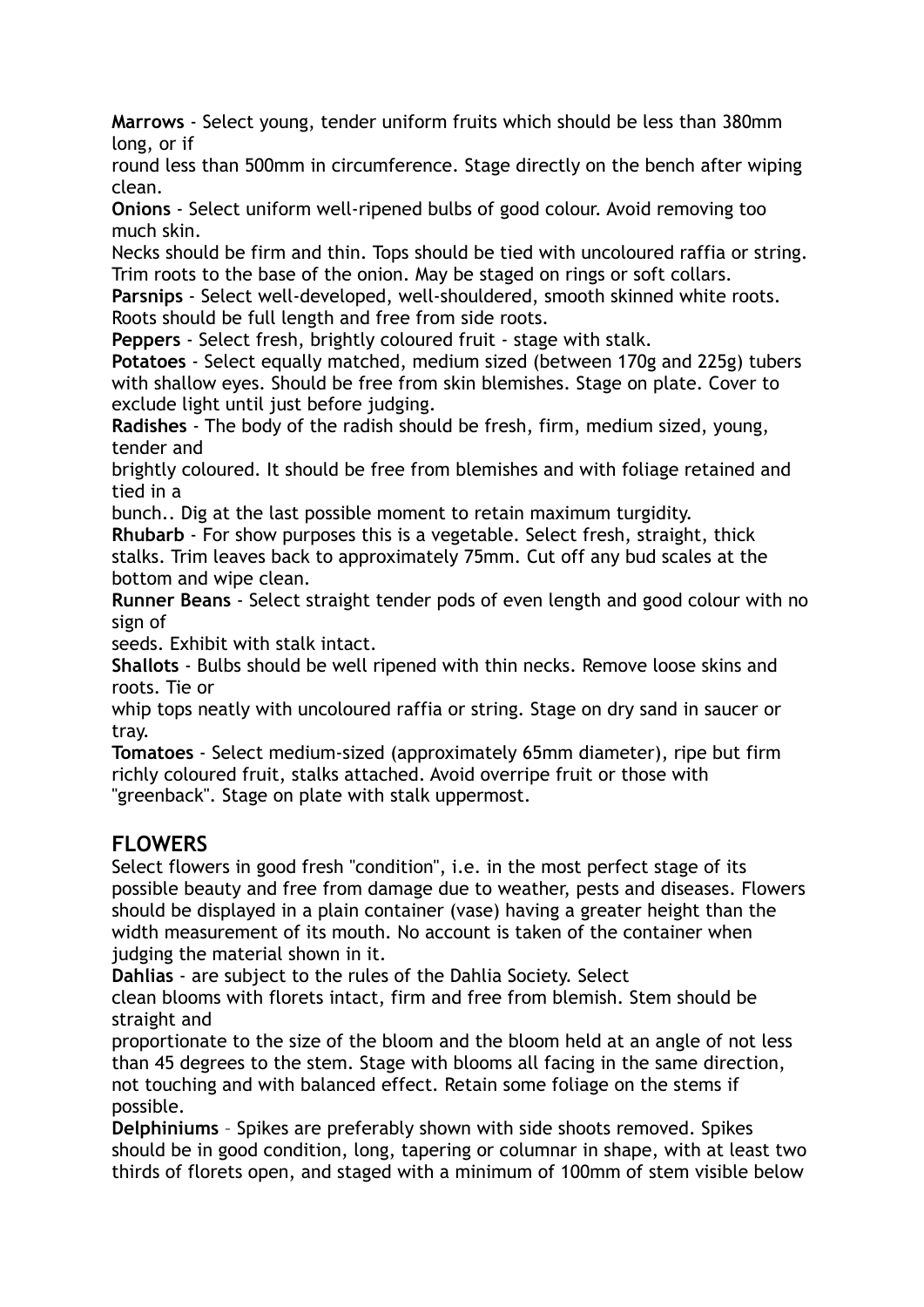the bottom florets. Florets should be of good substance and colour, whether of self, contrasting colour or striped, showing good placement. Presentation is important, with staging carried out to present an upright spike with clean foliage inserted to conceal packing.

**Chrysanthemums** - are subject to the rules of the Chrysanthemum Society. Select clean blooms with florets intact, firm and free from blemish. Stem should be straight and proportionate to the size of the bloom and the bloom held at an angle of not less than 90 degrees to the stem. Stage with blooms all facing in the same direction, not touching and with balanced effect. Retain some foliage on the stems if possible.

General Flower & Plant Classes - Select flowers in good fresh "condition", i.e. in the most

perfect stage of its possible beauty and free from damage due to weather, pests and diseases.

**Gladioli** - are subject to the rules of the Gladiolus Society.

Select straight, well balanced spikes still carrying bottom floret. Ideally one third in full flower, one third with buds in colour, and one third in green bud. Remove secondary spikes.

Pot Plants – (indoor and outdoor). See maximum size of pot in Show Schedule. **Roses** - Select blooms with a well-formed centre, free from blemished and with strong stems and healthy leaves.

**Sweet Peas** – Select strong spikes with well-spaced blooms, each one fully open and fresh.

Large flowers with erect standards, rigid wings and keel closed, free from colourrunning,

spotting or scorching and of a bright colour with a silken sheen. Long, straight stems in

proportion to the size of the blooms.

## **PRESERVES**

#### **Jams and Marmalades**

The flavour, consistency and colour are all judged, and some account is also taken of the jar,

which should be well polished with a clean cloth, then wrapped to avoid fingerprints.

Labels should be of suitable size for the jar and state the contents and the day, month and year of making.

Jellies should be brilliantly clear and of even colour, with no scum, haze or air bubbles.

Marmalades should be based on citrus fruits, but other ingredients may be added unless the

schedule states otherwise; label accordingly.

Jars filled to within 3mm (1/8") of the top of the jar.

Sealing Jars - Use either a wax disc (smooth side down and carefully trimmed to fit the rim of the jar) and a cellophane top. However, fruit curds should be covered with a wax circle and cellophane. Avoid honey jars with screw tops, as the thread does not produce a good seal.